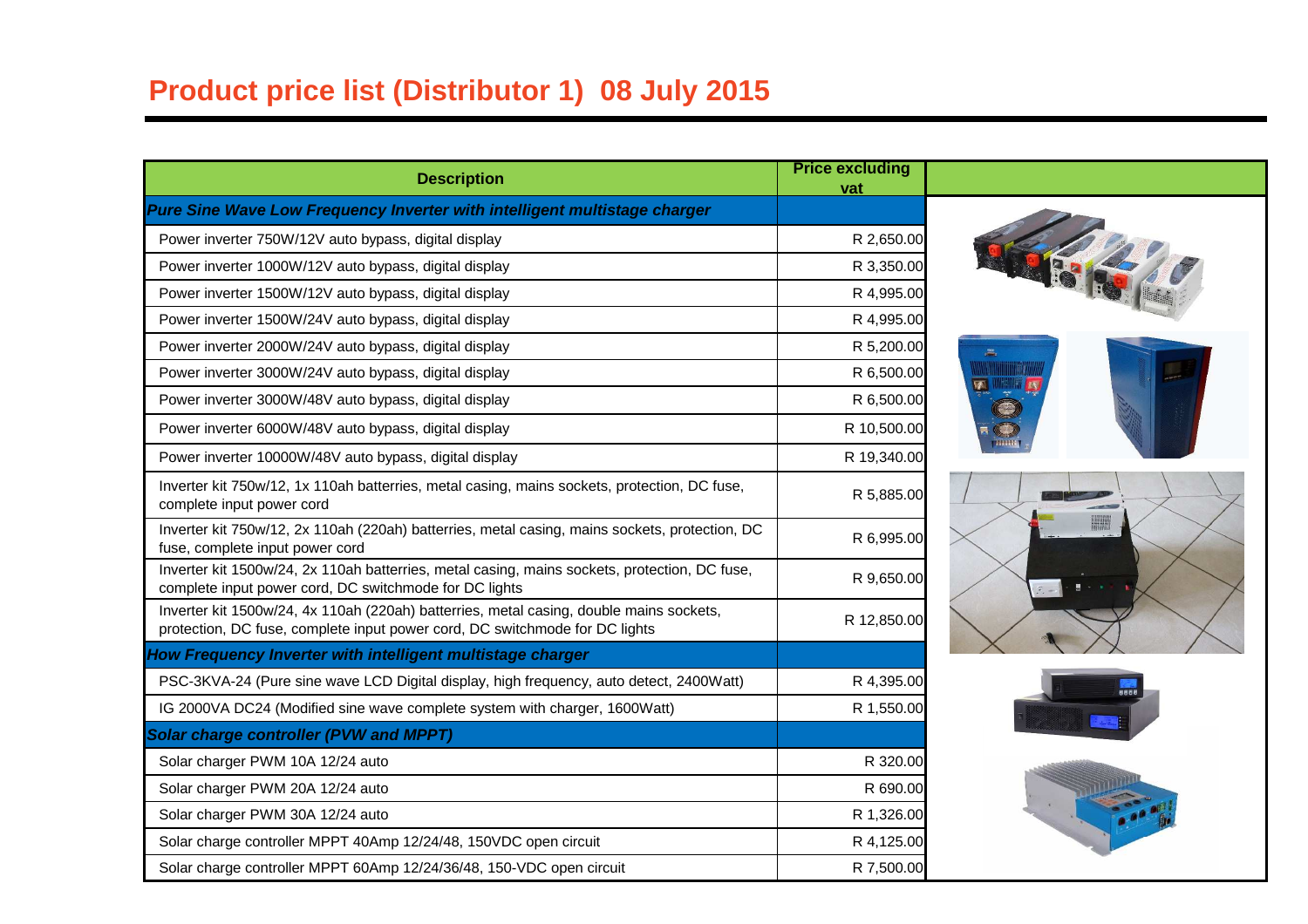| <b>Description</b>                                                            | <b>Price excluding</b><br>vat |  |
|-------------------------------------------------------------------------------|-------------------------------|--|
| <b>Battery Technology (IBT Technologies)</b>                                  |                               |  |
| Battery BT110-12 (110ah 12V) 5 Year                                           | R 1,200.00                    |  |
| Battery BT170-12FT (170ah 12V Front access terminal) 12 Year                  | R 3,261.00                    |  |
| Battery BT200-12 GEL 15 year                                                  | R 3,745.00                    |  |
| Battery BTS1000-2 20 year (Tubular Gel) - OR                                  | R 5,700.00                    |  |
| Battery BTS1500-2 20 year (Tubular Gel) - OR                                  | R 8,200.00                    |  |
| <b>Solar LED light KIT with charger complete</b>                              |                               |  |
| Solar portable one light kit, Li-ion battery, mobile charger, controller      | R 245.00                      |  |
| Solar Li-Ion battery 2 light kit, 2watt LED globe, mobile charger, controller | R 485.0                       |  |
| Solar four light kit, deep cycle 7ah 12V battery, mobile charger, controller  | R 1,250.00                    |  |
| <b>Battery Cabnites (with wheels)</b>                                         |                               |  |
| C4 (100ah x 4, 200ah x 2) 470 x 390 x 600mm - LxWxH, weight 16kg              | R 1,695.00                    |  |
| C8 (100ah x 8, 200ah x 4) 780 x 450 x 615mm - LxWxH, weight 21kg              | R 2,695.00                    |  |
| C12 (100ah x 12, 200ah x 6) 780 x 450 x 910mm - LxWxH, weight 32kg            | R 3,595.00                    |  |
| C16 (100ah x 16, 200ah x 8) 780 x 470 x 1190mm - LxWxH, weight 45kg           | R 4,500.00                    |  |
| C20 (100ah x 20, 200ah x 10) 950 x 470 x 1190mm - LxWxH, weight 50kg          | R 4,850.00                    |  |
| <b>LED BulkHead Fitting 12VDC</b>                                             |                               |  |
| Rectangle Baulk head 3Watt 12VDC                                              | R 99.00                       |  |
| Round Baulk head waterproof 3Watt 12VDC                                       | R 145.00                      |  |
| Round Baulk head waterproof 6Watt 12VDC                                       | R 185.00                      |  |
| <b>LED lights 12VDC</b>                                                       |                               |  |
| Rectangle 40x60mm 3Watt 12VDC                                                 | R 35.00                       |  |
| Square 70x70mm 3Watt 12VDC                                                    | R 40.00                       |  |
| Round 80mm 3Watt 12VDC                                                        | R 40.00                       |  |
| Round 80mm 6Watt 12VDC                                                        | R 45.00                       |  |